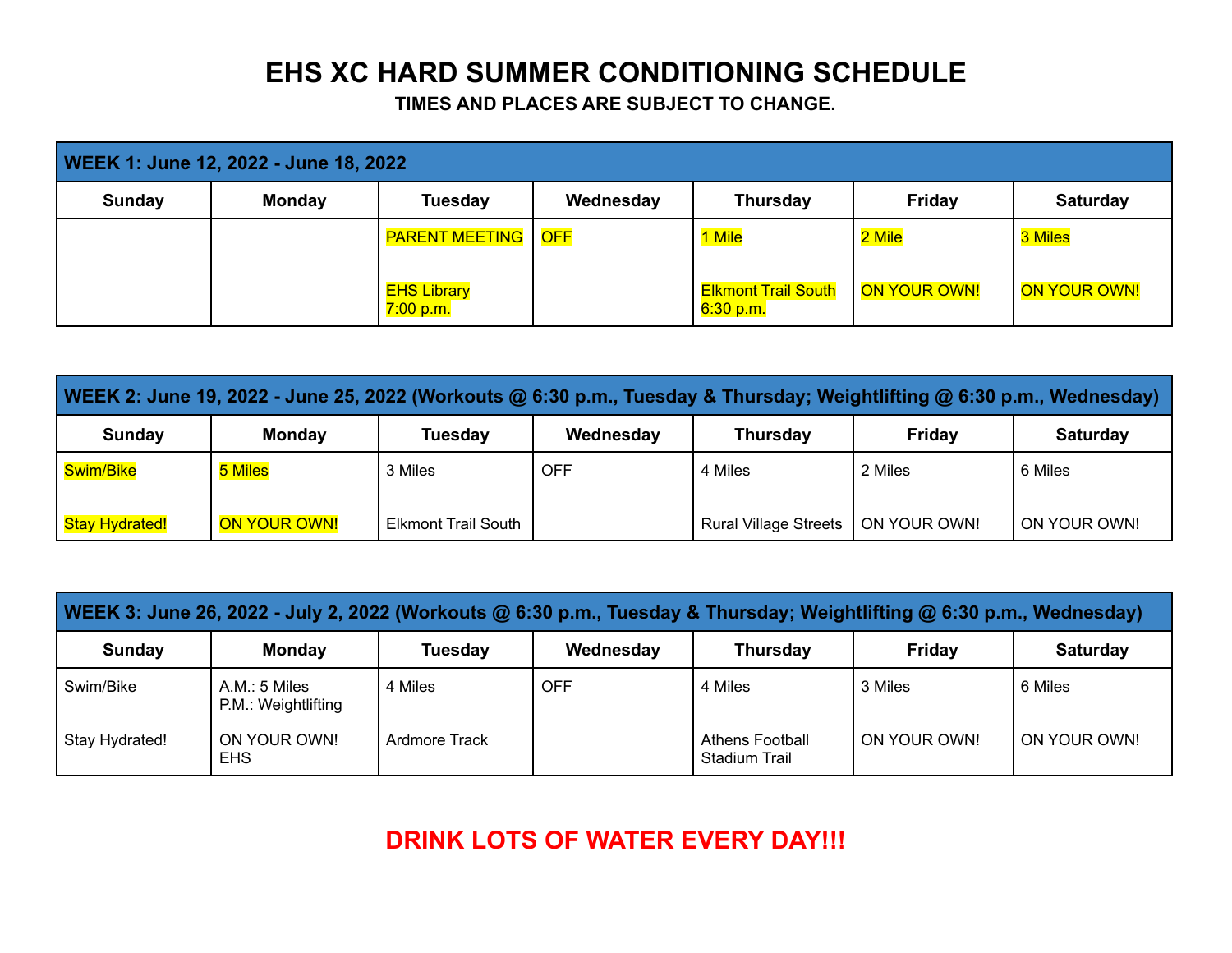| <b>WEEK 4: July 3, 2022 - July 9, 2022</b> |               |                |            |                 |               |                 |  |  |
|--------------------------------------------|---------------|----------------|------------|-----------------|---------------|-----------------|--|--|
| Sunday                                     | <b>Monday</b> | <b>Tuesday</b> | Wednesday  | <b>Thursday</b> | <b>Friday</b> | <b>Saturday</b> |  |  |
| Swim/Bike                                  | 3 Miles       | 2 Miles        | <b>OFF</b> | 4 Miles         | 3 Miles       | 3 Miles         |  |  |
| Stay Hydrated!                             | ON YOUR OWN!  | ON YOUR OWN!   |            | ON YOUR OWN!    | ON YOUR OWN!  | ON YOUR OWN!    |  |  |

| WEEK 5: July 10, 2022 - July 16, 2022 (Workouts @ 6:30 p.m., Tuesday & Thursday; Weightlifting @ 6:30 p.m., Wednesday) |                                      |                          |           |                            |                |                 |  |  |
|------------------------------------------------------------------------------------------------------------------------|--------------------------------------|--------------------------|-----------|----------------------------|----------------|-----------------|--|--|
| Sunday                                                                                                                 | <b>Monday</b>                        | <b>Tuesday</b>           | Wednesday | <b>Thursday</b>            | Friday         | <b>Saturday</b> |  |  |
| Swim/Bike                                                                                                              | A.M.: 6 Miles<br>P.M.: Weightlifting | 4 Mile                   | OFF       | 5 Miles                    | 3 Miles        | 7 Miles         |  |  |
| Stay Hydrated!                                                                                                         | ON YOUR OWN!<br><b>EHS</b>           | <b>Athens Sportsplex</b> |           | <b>Elkmont Trail South</b> | l ON YOUR OWN! | ON YOUR OWN!    |  |  |

| WEEK 6: July 17, 2022 - July 23, 2022 (DEAD WEEK) |               |                |            |                 |               |                 |  |  |
|---------------------------------------------------|---------------|----------------|------------|-----------------|---------------|-----------------|--|--|
| Sunday                                            | <b>Monday</b> | <b>Tuesday</b> | Wednesday  | <b>Thursday</b> | <b>Friday</b> | <b>Saturday</b> |  |  |
| Swim/Bike                                         | 6 Miles       | 4 Miles        | <b>OFF</b> | 4 Miles         | 3 Miles       | 8 Miles         |  |  |
| Stay Hydrated!                                    | ON YOUR OWN!  | ON YOUR OWN!   |            | ON YOUR OWN!    | ON YOUR OWN!  | ON YOUR OWN!    |  |  |

## **DRINK LOTS OF WATER EVERY DAY!!!**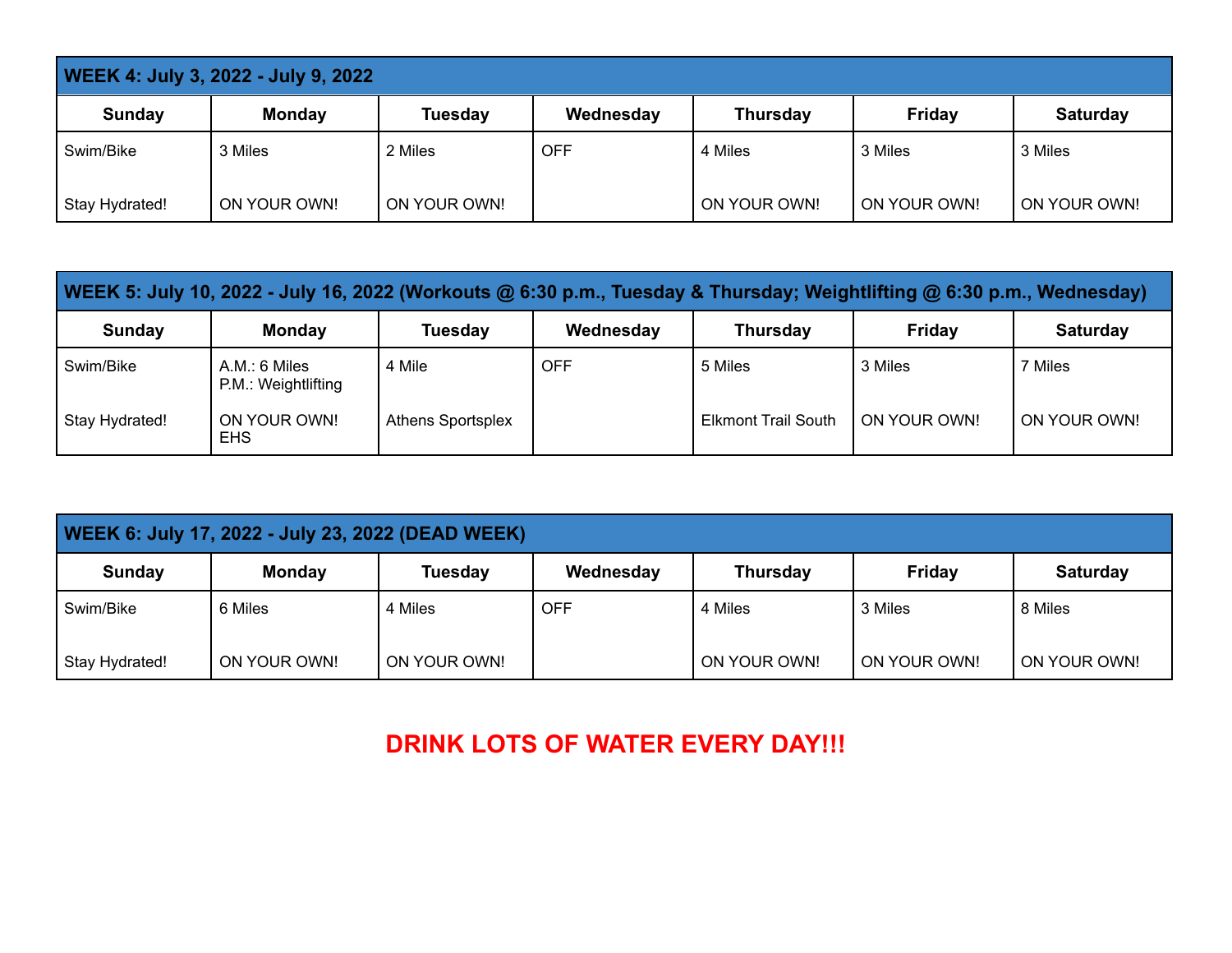| WEEK 7: July 24, 2022 - July 30, 2022 (Workouts @ 6:30 p.m., Tuesday & Thursday; Weightlifting @ 6:30 p.m., Wednesday) |                                      |                                        |            |                             |              |                 |  |  |
|------------------------------------------------------------------------------------------------------------------------|--------------------------------------|----------------------------------------|------------|-----------------------------|--------------|-----------------|--|--|
| Sunday                                                                                                                 | <b>Monday</b>                        | <b>Tuesday</b>                         | Wednesday  | <b>Thursday</b>             | Fridav       | <b>Saturday</b> |  |  |
| Swim/Bike                                                                                                              | A.M.: 6 Miles<br>P.M.: Weightlifting | 6 Miles                                | <b>OFF</b> | 6 Miles                     | 4 Miles      | 8 Miles         |  |  |
| Stay Hydrated!                                                                                                         | ON YOUR OWN!<br><b>EHS</b>           | <b>Rural Village</b><br><b>Streets</b> |            | Athens High School<br>Trail | ON YOUR OWN! | ON YOUR OWN!    |  |  |

| WEEK 8: July 31, 2022 - August 6, 2022 (Workouts @ 6:30 p.m., Tuesday & Thursday; Weightlifting @ 6:30 p.m., Wednesday) |                                      |                                                                           |            |                            |              |                 |  |  |
|-------------------------------------------------------------------------------------------------------------------------|--------------------------------------|---------------------------------------------------------------------------|------------|----------------------------|--------------|-----------------|--|--|
| Sunday                                                                                                                  | <b>Monday</b>                        | <b>Tuesday</b>                                                            | Wednesday  | <b>Thursday</b>            | Friday       | <b>Saturday</b> |  |  |
| Swim/Bike                                                                                                               | A.M/: 7 Miles<br>P.M.: Weightlifting | 3 Miles Workout:<br>1 Mile Warm Up<br>10 min. Race Pace<br>Mile Cool Down | <b>OFF</b> | 6 Miles                    | 5 Miles      | 9 Miles         |  |  |
| Stay Hydrated!                                                                                                          | ON YOUR OWN!<br><b>EHS</b>           | Rural Village Trail                                                       |            | <b>Elkmont Trail North</b> | ON YOUR OWN! | ON YOUR OWN!    |  |  |

## **DRINK LOTS OF WATER EVERY DAY!!!**

**NOTE: PLEASE CHECK FOR UPDATES TO THE SCHEDULES EVERY SATURDAY NIGHT FOR THE UPCOMING WEEK! IF WE HAVE TO CANCEL PRACTICE FOR ANY REASON OR THERE IS A CHANGE IN THE WEEK'S PLACE OR TIME, I WILL SEND OUT A REMIND MESSAGE! IF YOU ARE NOT RECEIVING REMIND MESSAGES, PLEASE CONTACT ME AT 256-777-6899.**

## **POSSIBLE LOCATIONS:**

Elkmont Trail South Elkmont Trail North (The Beast) Rural Village Streets Rural Village Trail Athens Sportsplex